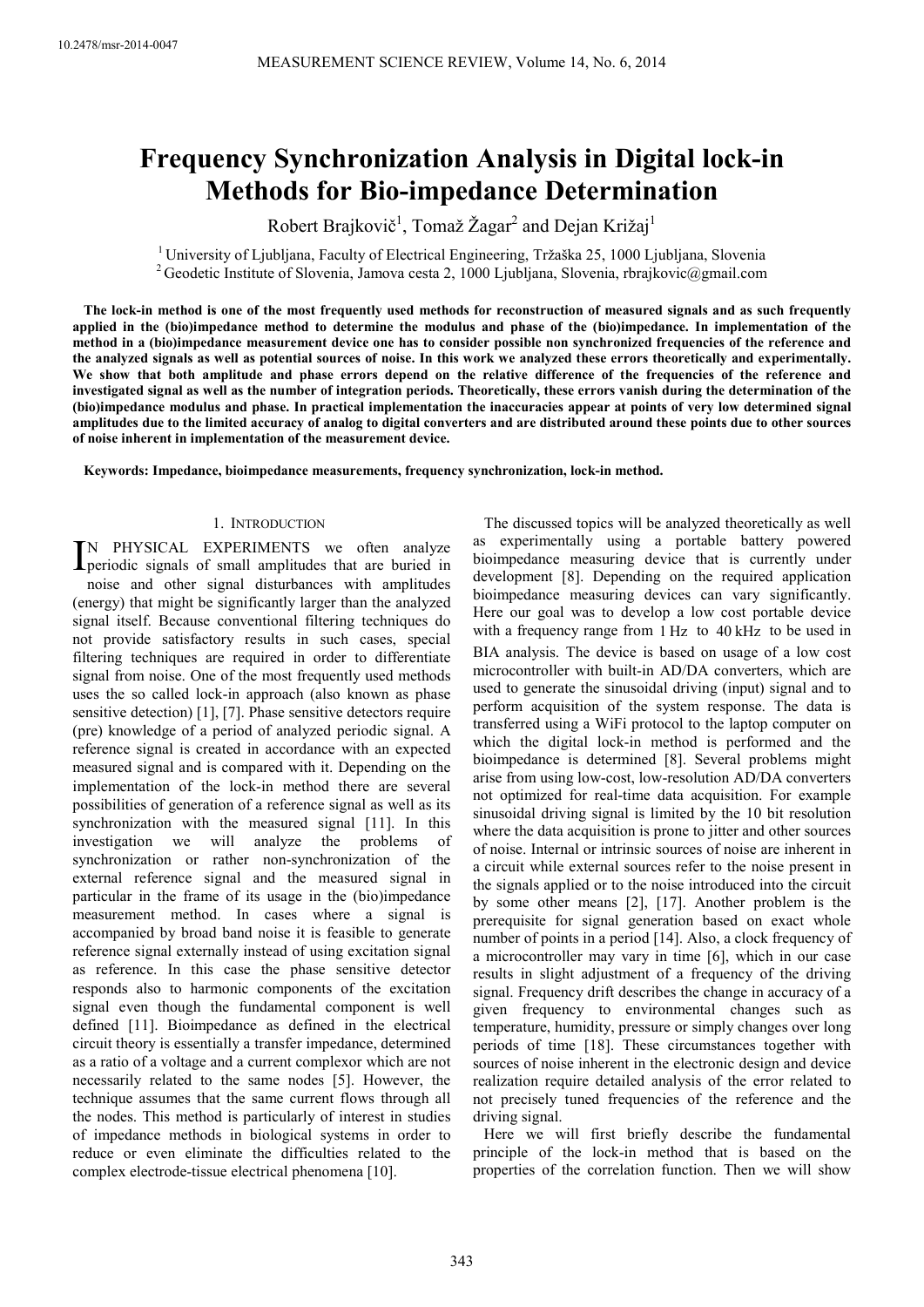how this is implemented in the (bio)impedance method. Next, non-synchronization is analyzed mathematically and experimentally. Finally, we demonstrate how the nonsynchronization influences determination of the (bio)impedance.

#### 2. THEORETICAL INVESTIGATION

Correlation between two signals can be used as a measure for similarities between the two signals [15]. In case two signals have the same period  $T_0$  the average crosscorrelation is determined as

$$
R_{12}(\varphi, T_0) = \frac{1}{T_0} \int_{-T_0/2}^{T_0/2} f_1(t) f_2(t + \varphi) dt \tag{1}
$$

Signals  $f_1(t)$  and  $f_2(t+\varphi)$  may differ but are related by having the same shape and the frequency (period) of the input signal. They are shifted in time, which is denoted through a phase difference  $\varphi$ . A schematic description of the lock-in method based on correlation techniques is presented in Fig.1. Clearly, if the signals are not correlated the cross-correlation function is zero and is non-zero otherwise. Signal response depends on the degree of correlation between the measured signal and reference [11].



Fig.1. Basic principle of the lock-in method.

## *2.1. (Single) phase sensitive detection*

Phase sensitive detection is based on two operations: synchronous demodulation and integration. First, the input signal is multiplied with the reference one and then it is integrated (low pass filtered) resulting in a DC signal  $v(t)$ as shown in Fig.2.



Fig.2. Schematic description of the phase sensitive detection.

Due to the properties of the correlation functions, the phase sensitive detection behaves as a band pass filter with respect to its reference frequency [12]. The bandwidth of the filter depends on the integration time (number of integrated cycles *N* ). If the integration is carried out over *N* periods of the sinusoidal perturbation, the equivalent filter selectivity is given by [4]

$$
\frac{\Delta \omega}{\omega_R} = \frac{1}{N} \tag{2}
$$

where  $\omega_R$  is the center frequency and  $\Delta\omega$  is the bandwidth. In case the measured (and the reference) signals are sinusoidal – as they are in the (bio)impedance method – the input signal can be written as

$$
u(t) = U_s \sin(\omega_s t + \varphi_s)
$$
 (3)

where  $U_s$ ,  $\omega_s$  and  $\varphi_s$  are the amplitude, frequency and the phase of the signal, respectively. Likewise, the reference signal is written as

$$
r(t) = U_R \sin(\omega_R t + \varphi_R)
$$
 (4)

Multiplication of the two signals yields

$$
u(t)r(t) = \frac{1}{2}U_sU_R \cos([\omega_s - \omega_R]t + \varphi_s - \varphi_R) -
$$
  

$$
-\frac{1}{2}U_sU_R \cos([\omega_s + \omega_R]t + \varphi_s + \varphi_R)
$$
 (5)

The first term with  $\left[\omega_s - \omega_R\right]$  is attributed to the low frequencies and the second term with  $\left[\omega_s + \omega_R\right]$  to high frequencies of the multiplied signal.

In case of equal frequencies of the reference and input signal ( $\omega_R = \omega_s$ ), the multiplication result is simplified to

$$
v_1(t)|_{\omega_R = \omega_S} = u(t)r(t) =
$$
  
=  $\frac{1}{2}U_S U_R \cos(\phi) - \frac{1}{2}U_S U_R \cos(2\omega_S t + \varphi_S + \varphi_R)$  (6)

where  $\phi = \varphi_s - \varphi_p$ . A well-known result is obtained when the result is averaged over all measured periods 0  $\frac{1}{\sqrt{2}} \int_{0}^{M} v(t) dt$ *NT*  $\frac{1}{NT}$  *y*(*t*)*dt* yielding only a DC component

$$
\overline{v_1(t)}\Big|_{\omega_R = \omega_S} = \frac{1}{2} U_S U_R \cos(\phi) \tag{7}
$$

The output expresses two properties: linearity and sensitivity. The output is maximal when the reference and the input signals are in phase. If the amplitudes of the signals are fixed, the output depends on the cosine of the phase difference  $\phi = \varphi_s - \varphi_R$ . This is named phase detection [1].

In case the term  $cos(\phi)$  is constant the output is linear and depends only on the amplitudes  $U_R$  and  $U_S$  which is known as amplitude detection.

In case the frequencies of the reference and input signals differ, the multiplication yields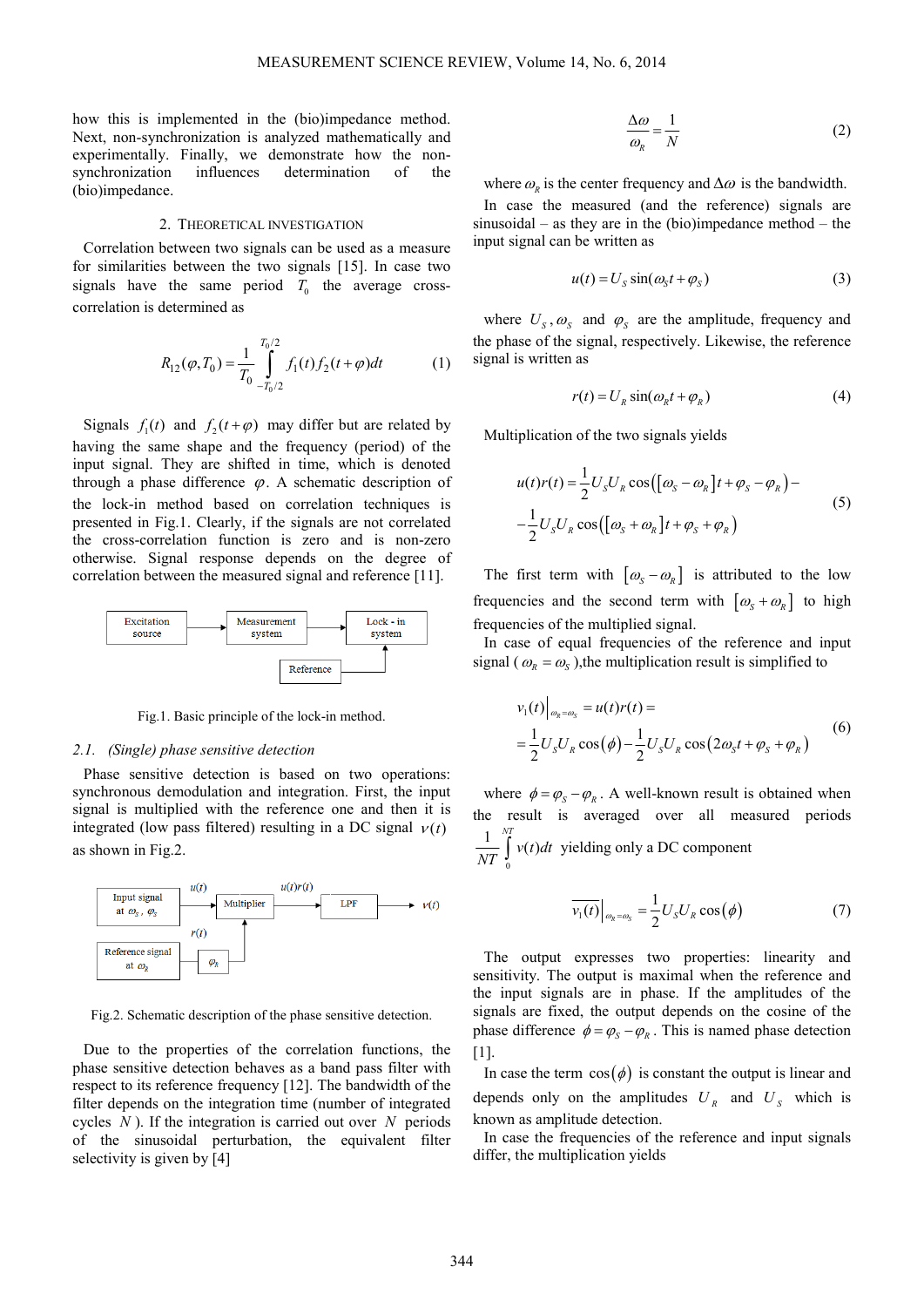$$
v_1(t)\Big|_{\omega_R > \omega_S} = \frac{1}{2} U_S U_R \cos(\phi - \Delta \omega_S t) -
$$
  

$$
-\frac{1}{2} U_S U_R \cos(2\omega_S t + \Delta \omega_S t + \varphi_S + \varphi_R)
$$
 (8)

with  $\omega_R = \omega_S + \Delta \omega_S$ . Integration of both parts does not result in a DC component proportional to  $cos(\phi)$  but in a much more complex term depending on the ratio  $\frac{\Delta \omega_s}{\Delta \omega_s}$ *S* ω  $\frac{\Delta \omega_s}{\Delta}$ , the phase difference  $\phi = \varphi_s - \varphi_R$  and the number of integration periods *N* :

$$
\overline{v_1(t)}\Big|_{\omega_R > \omega_S} = \frac{1}{2} U_S U_R \left[ \frac{-\frac{1}{2\pi N} \frac{\omega_S}{\Delta \omega_S} \left[ \sin(\phi - 2\pi N \frac{\Delta \omega_S}{\omega_S}) - \sin \phi \right] + \frac{1}{4\pi N} \left[ \sin(4\pi N + 2\pi N \frac{\Delta \omega_S}{\omega_S} + \phi) - \sin \phi \right] \right]
$$
(9)

Non-synchronization between the reference and the input signal thus yields phase and amplitude determination errors. For instance, the phase determination errors (due to solely non-synchronized frequencies of the signals) can be calculated as  $\eta[\circ] = \phi|_{\omega_R = \omega_s} - \arccos\left(2\overline{v_1(t)}\Big|_{\omega_R < \omega_s}\right)$  and are presented in Fig.3 for several different phase differences. Phase error is dependent on term  $\arccos(2v_1(t)|_{\omega_{\infty} > \omega_{\infty}})$ , which approaches limit value of 90° with increasing ratio  $Δω<sub>S</sub>$ .





Fig.3. Phase difference determination depending on  $\frac{\Delta \omega_s}{\Delta \omega_s}$ S ∆ω  $\frac{dS}{dS}$  for  $N = 50$  and phase differences  $\phi = 0^\circ$ , 45<sup>o</sup>, 90<sup>o</sup>.

#### *2.2. Two phase sensitive detection*

The two phase technique of the lock-in method in the (bio)impedance method is most often implemented as shown in Fig.4. This method eliminates the difficulties of phase dependency in phase sensitive detection. The response is therefore maximal when the input and reference signals are brought in-phase at the phase sensitive detector input. This incorporates adjusting the setting of the phase shifter very carefully to  $\phi = \varphi_s - \varphi_R = 0^\circ$ , which is in particular sensitive in case of the noisy input signal with a low amplitude. This phase sensitivity is reduced by the usage of a pair of phase sensitive detectors operated in quadrature. This arrangement enables both the in-phase and quadrature components of a coherent signal to be measured simultaneously [11].



Fig.4. Schematic presentation of the two phase lock-in system.

For synchronized input and reference signals ( $\omega_R = \omega_S$ ) the outputs are

$$
\overline{u_1(t)}\Big|_{\omega_R = \omega_S} = \frac{1}{2} U_S U_R \cos(\phi) \tag{10}
$$

and

$$
\overline{u_2(t)}\big|_{\omega_R = \omega_S} = \frac{1}{2} U_S U_R \sin(\phi) \tag{11}
$$

where  $u_1(t)|_{\omega_R = \omega_S}$  denotes the 'in phase' or real and  $u_2(t)|_{\omega_R = \omega_S}$  the 'quadrature' or imaginary component. The magnitude of the input signal can be determined from

$$
U\Big|_{\omega_{R}=\omega_{S}}=\sqrt{(\overline{u_{1}}\Big|_{\omega_{R}=\omega_{S}}^{2}+\overline{u_{2}}\Big|_{\omega_{R}=\omega_{S}}^{2})}
$$
(12)

eliminating the phase dependence. The phase is then determined as

$$
\phi\Big|_{\omega_R = \omega_S} = \tan^{-1}(\frac{\overline{u_2}\Big|_{\omega_R = \omega_S}}{\overline{u_1}\Big|_{\omega_R = \omega_S}})
$$
(13)

For non-synchronized frequencies we get

$$
\overline{u_1(t)}\Big|_{\omega_R > \omega_S} = \frac{1}{2} U_S U_R \left[ -\frac{1}{2\pi N} \frac{\omega_S}{\Delta \omega_S} \left[ \sin(\phi - 2\pi N \frac{\Delta \omega_S}{\omega_S}) - \sin \phi \right] + \frac{1}{4\pi N} \left[ \sin(4\pi N + 2\pi N \frac{\Delta \omega_S}{\omega_S} + \phi) - \sin \phi \right] \right]
$$
(14)

and

$$
\overline{u_2(t)}\Big|_{\omega_s \sim \omega_s} = \frac{1}{2} U_s U_s \left[ \frac{\frac{1}{2\pi N} \frac{\omega_s}{\Delta \omega_s} \left[ \cos(\phi - 2\pi N \frac{\Delta \omega_s}{\omega_s}) - \cos \phi \right] - \frac{1}{2\pi N \left[ \cos(4\pi N + 2\pi N \frac{\Delta \omega_s}{\omega_s} + \phi) - \cos \phi \right]} \right]
$$
(15)

In case the amplitude and the phase of the input signal is determined using the same procedure as for synchronized signals  $((12)$  and  $((13))$ , this results in phase and amplitude determination errors.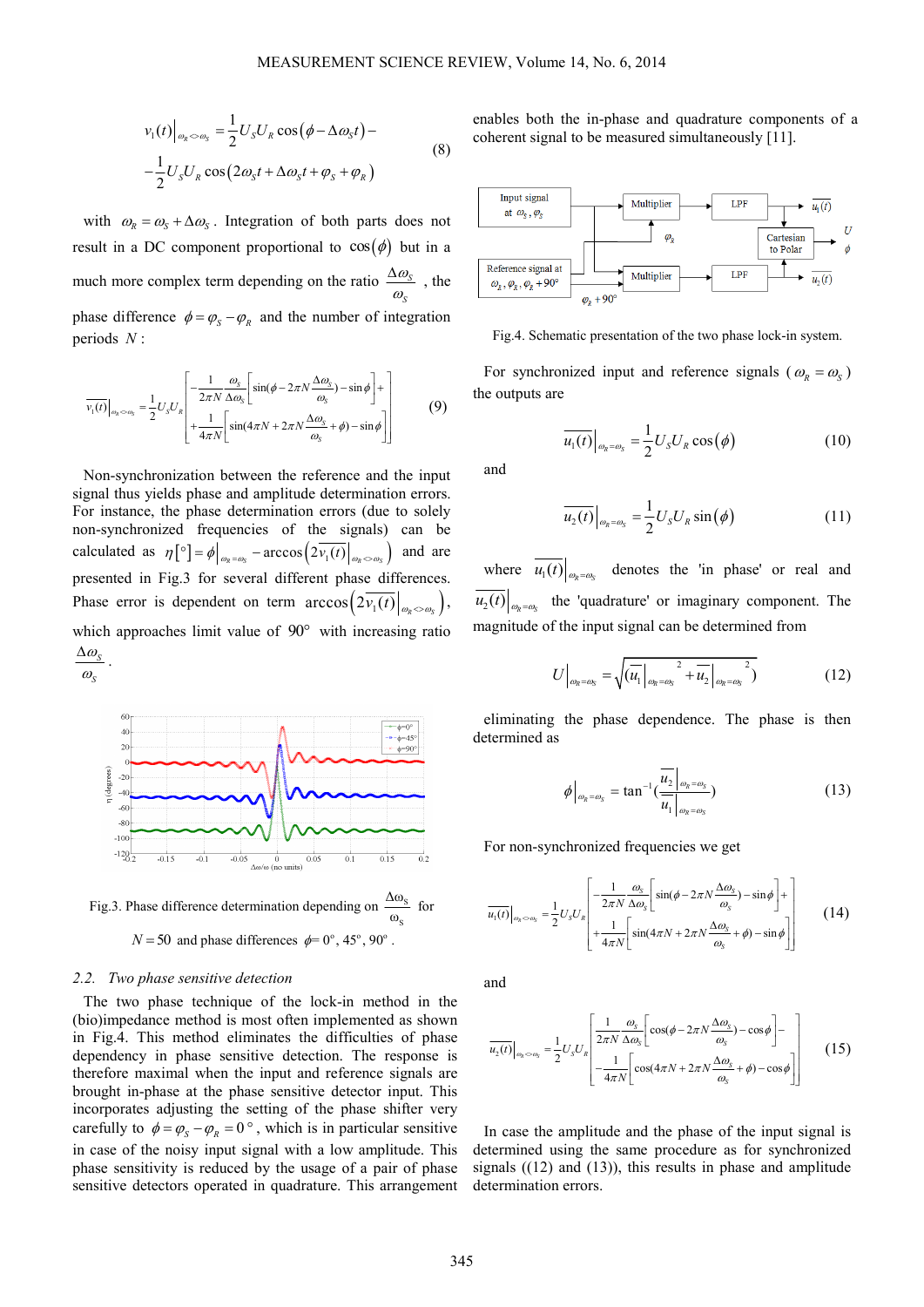The relative amplitude error is determined as

$$
\xi[\%] = \frac{U\big|_{\omega_{\mathbb{R}} = \omega_{\mathbb{S}}} - U\big|_{\omega_{\mathbb{R}} \sim \omega_{\mathbb{S}}} \cdot 100\%}{U\big|_{\omega_{\mathbb{R}} = \omega_{\mathbb{S}}} \cdot 100\%}.
$$

It is presented in Fig.5 for  $N = 50$  (chosen purely for figure clarity reasons). Clearly, the error is zero at  $\omega_p = \omega_s$ and non-zero in other cases.



Fig.5. Relative amplitude determination error depending on S ∆ω ω for  $N = 50$ .

The phase determination error is determined as

$$
\lambda[\mathbf{C}] = \phi|_{\omega_{\mathbf{R}} = \omega_{\mathbf{S}}} - \phi|_{\omega_{\mathbf{R}} \sim \omega_{\mathbf{S}}} = \tan^{-1}(\frac{\overline{u_2}|_{\omega_{\mathbf{R}} = \omega_{\mathbf{S}}}}{\overline{u_1}|_{\omega_{\mathbf{R}} = \omega_{\mathbf{S}}}}) - \tan^{-1}(\frac{\overline{u_2}|_{\omega_{\mathbf{R}} \sim \omega_{\mathbf{S}}}}{\overline{u_1}|_{\omega_{\mathbf{R}} \sim \omega_{\mathbf{S}}}}) \qquad (14)
$$

and is shown in Fig.6. It expresses a linear increase with  $Δω<sub>S</sub>$  $\omega_{\rm s}$ , repeated in accordance with amplitude minima shown in Fig.5.



Fig.6. Relative phase determination error depending on  $\frac{\Delta\omega_s}{\Delta\omega_s}$ S ∆ω  $\frac{100s}{\omega_s}$  for  $N - 50$ 

The phase determination error is different in case of the two-phase lock-in method where the in-phase and the quadrature component are used for phase determination. In case  $\omega_{R} = \omega_{S}$ , the real component of the two-phase system is proportional to  $cos(\varphi)$  and imaginary to  $sin(\varphi)$  and  $\arccos \left( 2 \overline{u_1(t)} \bigg|_{\omega_p = \omega_s} \right) = \arcsin \left( 2 \overline{u_2(t)} \bigg|_{\omega_p = \omega_s} \right)$ .

In case  $\omega_{R} \neq \omega_{S}$  we analyze the term

$$
\delta[\circ] = \phi_1|_{\omega_R \sim \omega_S} - \phi_2|_{\omega_R \sim \omega_S} =
$$
\n
$$
= \arccos\left(2\overline{u_1(t)}\Big|_{\omega_R \sim \omega_S}\right) - \arcsin\left(2\overline{u_2(t)}\Big|_{\omega_R \sim \omega_S}\right) \tag{15}
$$

representing the difference between the in-phase and the quadrature component. Fig.7 demonstrates this difference that depends on the term *S*  $Δω$ ω and on the number of periods and the phase difference between the input and the reference signals. The difference is zero only in one case – when the frequencies are synchronized. This principle can be used to accurately synchronize the signals.



Fig.7. Phase difference between real and imaginary component of a two phase lock-in system.

### 3. IMPEDANCE DETERMINATION

#### *3.1. Theoretical analysis and numerical results*

In the previous chapter we described the use of a lock-in method for a single input signal. In the present chapter we analyze the impedance method for which we analyze two signals: the input signal in the (bio)impedance method is the current  $i(t)$ , while the output signal is voltage  $u(t)$  in accordance with the measurement scheme shown in Fig.10. For theoretical analysis we assume both signals are ideal sinusoidal, having the same frequency, but differ in phase and amplitude. Both signals are analyzed using the lock-in method as described, to obtain the amplitude  $I_s$  and  $U_s$  as well as the phase  $\phi_I$  and  $\phi_U$ . As shown in the previous chapter both amplitude and phase depend on the frequency of the reference signal and the number of periods of the signals used. However, in case both signals are compared to the same reference signal (as they are), then the shape of the amplitude variation with the reference signal is the same for both signals as presented in Fig.8. The discrepancies occur only in points with very small amplitudes (in theory at amplitude zeros) that are due to rounding errors.

Fig.9 presents phase dependence on the frequency of the reference signals for both signals as well as its difference. The phase difference is equal, disregarding the frequency of the reference signal except in points of zero amplitudes. Numerical analysis was carried out at  $N = 20$ ,  $U_R = 1$  V,  $U_S = 1$  V,  $I_S = 1$  A and phase difference  $\phi = \phi_{\rm tr} - \phi_{\rm r} = 0.27$  ° for better presentation.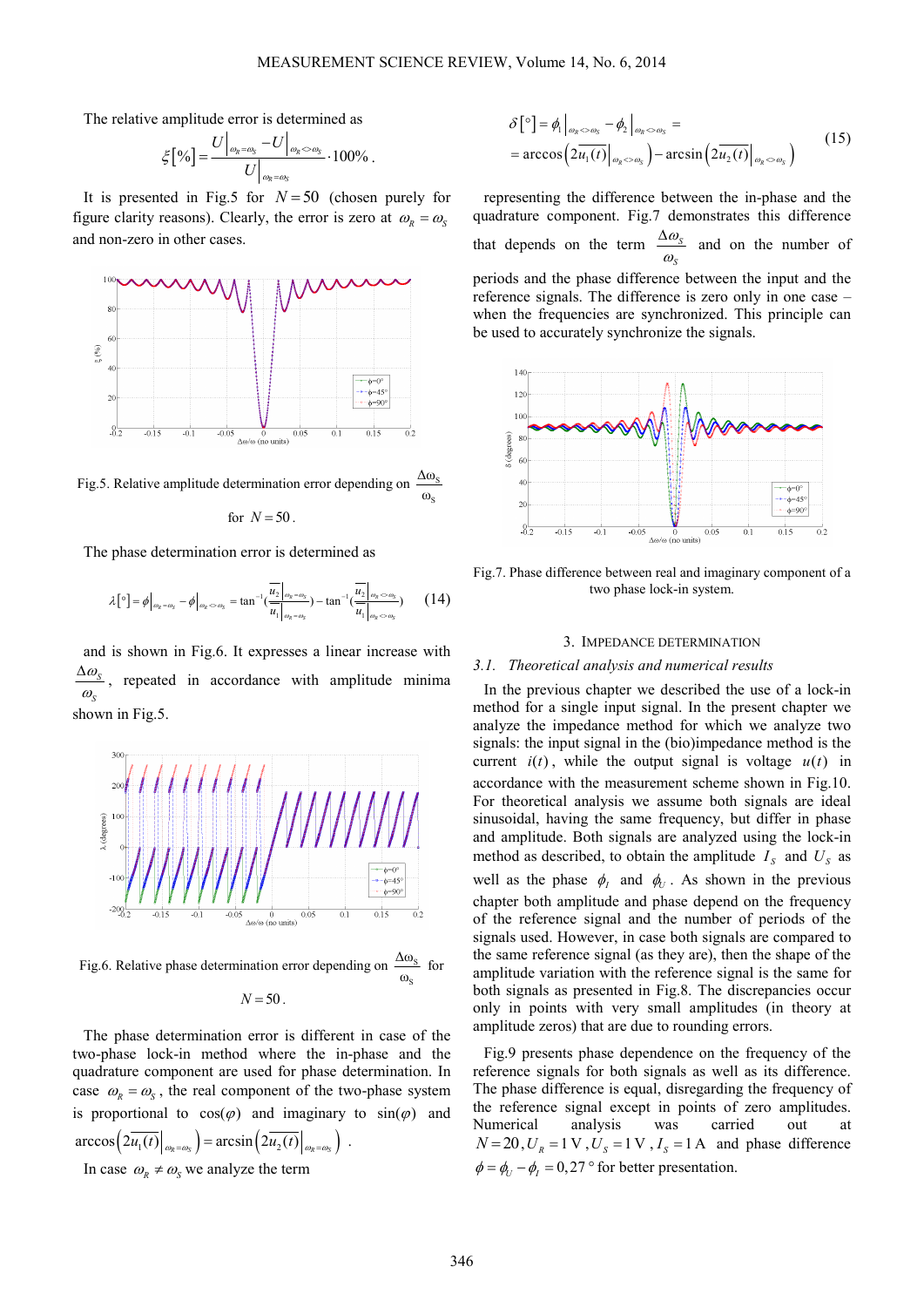

Fig.8. Amplitude ( $|I|$ ,  $|U|$ ) and impedance magnitude ( $|Z|$ )





Fig.9. Phase ( $\varphi_I$ ,  $\varphi_U$ ) and impedance phase ( $\varphi$ ) determination

depending on  $\frac{\Delta \omega_s}{\Delta \omega_s}$ S ∆ω  $\frac{\Delta \omega_s}{\omega_s}$  for  $N = 20$ .

## *3.2. Experimental analysis and measurement results*

Experimental verification was performed on previously described prototype device using several test impedances (Fig.10). Device design is based on physical separation of the measurement and the data parts shown in Fig.10. The measurement component is used for acquiring voltage and current wave forms from device under test and is based on usage of a low cost microcontroller with built-in AD/DA converters [9]. Data are sent to the computer for further reconstruction, analysis and presentation. The communication between the data part (computer) and measurement part (device) is established through an Ad-Hoc WiFi connection [17]. Data part uses a digital lock-in method (algorithm) for reconstruction of the amplitude and phase of the excitation and output signals and further determination of the magnitude and phase of the (bio)impedance. The frequency of the excitation and output signals is determined more exactly in a post-processing step from digitized signals. Frequency of the reference sine signal used in digital lock-in method should in theory be equal to the frequency of the excitation signal in order to avoid errors in determination of the amplitude and phase of the excitation and output signals [3].



Fig.10. Measurement scheme for (bio)impedance determination and impedance under test.

The synchronization test was performed on the RC circuit with nominal values of  $R_1 = 33 \Omega$ ,  $C = 100 \text{ nF}$  in  $R_2 = 1 \text{ k}\Omega$ at signal frequency  $f_s = 1$  kHz. Frequency  $f_R$  of reference sine signal used in digital lock-in was generated in the range from 800 Hz to 1200 Hz ( $f_R = f_S + \Delta f_S$ ).

Signal reconstruction and impedance determination was analyzed in the reference frequency range and presented in dependency on the ratio S ∆ω  $\frac{\Delta \omega_s}{\omega_s}$ . Results of impedance magnitude and phase determination are shown in Fig.11 and Fig.12.



Fig.11. Amplitudes of a current and voltage signals depending on the ratio  $\frac{\Delta \omega_{s}}{\Delta \omega_{s}}$ 

S ω .



Fig.12. Phase of a current and voltage signal and its difference depending on the ratio  $\frac{\Delta \omega_s}{\Delta \omega_s}$ S ∆ω ω .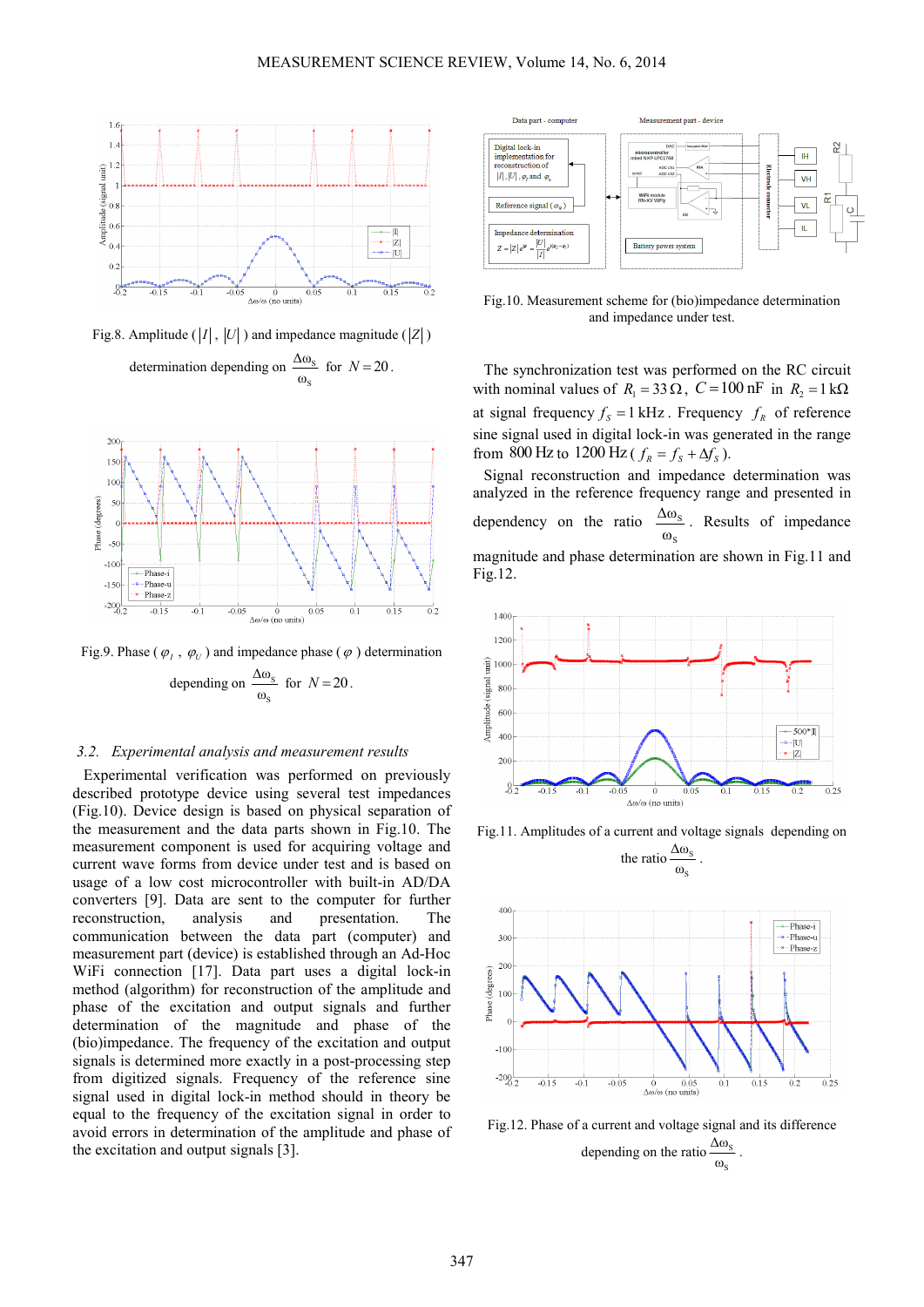## 4. DISCUSSION

Although the general idea behind phase sensitive detection or lock-in method is straightforward, additional issues should be considered when it comes to the actual implementation. These include frequency synchronization, limited accuracy of AC/DC converters, frequency drift, jitter, extrinsic/intrinsic noise, etc. Frequency drift and jitter are two different sources of error for a timing device. Jitter refers to variation in the output signal or its precision. A timing source with low jitter will output a relatively consistent frequency. Drift, in contrast, describes the change in accuracy of a given frequency over environmental changes such as temperature, humidity, pressure or simply changes over long periods of time. Low DAC-resolution, jitter and stochastic noise will affect signal-to-noise ratio of each measured signal, which can be improved by averaging. However, in case fast impedance measurements are required, this is possible only by reducing the number of sampled periods per frequency. In this case the influence of jitter cannot be canceled completely.

 The lock-in method is typically used to improve the signal-to-noise ratio; in (bio)impedance the technique is used to perform signal reconstruction – determination of impedance phase and modulus. Several modern bioimpedance systems separate the measurement and data processing parts. In such cases the input and the reference signals are not generated from the same clock source so their frequencies may differ. Hence, a method of synchronization of a reference and input signal may be required to avoid the potential emergence of digital phase locked loops. In order to test the frequency synchronization, the best method seems to be to compare the in-phase and the quadrature component of the input signal as shown in Fig.7. Only when the frequencies are synchronized the phase difference is zero.

Significant errors in phase and amplitude of a signal can occur in case the reference and input signal are not synchronized. Such errors depend on the relative frequency difference and number of integration cycles.

From the viewpoint of rejecting asynchronous noise and achieving better signal-to-noise ratio in signal reconstruction it is crucial to reduce signal bandwidth (2). The price to be paid, however, is an excessively long data acquisition time, during which the stability condition might be violated. If we look from the viewpoint of error determination due to nonsynchronized frequency of the reference and the analyzed signal, we notice that error sensitivity (slope) is increased with the number of integrated periods. The synchronization accuracy is thus more important at longer integration times.

If we want to avoid the errors due to non-integer number of integration cycles, care must be taken to fulfill the

equation  $k = N \frac{f_s}{f}$ , where *k* is number of samples, *N* is

number of sampled periods,  $f$  is signal frequency and  $f_s$ is the sampling frequency. If the values of the variables are whole numbers, each sample has its opposite pair and the average value of alternate components will be zero. Otherwise an error is entered into the measurement system that is more pronounced for small number of integrated periods.

The impedance modulus is obtained by determination of the quotient of the amplitudes of both signals while the impedance phase is determined from the phase difference. The ratio of amplitudes yields the same results regardless of the frequency of the reference signal. In theory it is thus not important to have absolutely equal frequency of the reference and analyzed signals because the ratio between the amplitudes is the same. The same holds for the phase difference between the signals which (in theory) does not depend on the frequency of the reference signal. In both cases, however, the results are incorrect in points of zero or very small determined signal amplitudes (in theory at amplitude zeros) that are due to rounding errors. These deviations are dependent on the number of integrated periods and the phase difference between the signals. In numerical analysis using pure sine signals, deviations are seen as error spikes (Fig.8 and Fig.9). If, however, we included in analysis a quantization (number of bits) error and asynchronous noise (not shown in figures), the errors are dispersed around the spikes (Križaj D, data not shown). The same outcome was observed in experimental analysis, where the signal was created with only 10 bit resolution and the data acquisition was prone to jitter and other sources of noise.

Experimental analysis was carried out in the frequency range from  $1 \text{ kHz}$  to  $40 \text{ kHz}$ . Variable  $\frac{\Delta \omega_s}{\Delta \omega_s}$ S ∆ω  $\frac{\Delta \omega_s}{\omega_s}$  was varied in the same ratio regardless of the analyzed signal frequency so

impedance modulus and phase determination had a similar course at higher frequencies, but different values. Clock frequency of a microcontroller may vary in time and introduce frequency deviations in signal reconstruction, which in turn also affect the form of the determination error. In theory amplitude zeros of both signals appear in exactly the same points, which is not the case in experimental analysis where the errors are becoming more pronounced at

higher values of  $\frac{\Delta \omega_S}{\Delta \omega_S}$ S ∆ω  $\frac{\Delta \omega_{\rm S}}{\omega_{\rm S}}$ .

The averaging method might be interesting to increase the accuracy of magnitude and phase determination or to verify the correctness of the method.

# 5. CONCLUSION

Synchronization errors of the lock-in method, also known as phase sensitive detection, were analyzed by theoretical investigation, experimentally using an approach based on comparison of the investigated signal to a reference signal by correlation. When the frequency of the reference signal is equal to the frequency of the investigated signal, the amplitude and phase of the investigated signal can be determined simply from the result of integration of the product of the reference and the investigated signal (correlation). The output is proportional to the amplitude and cosine of the phase difference between the signals. If the frequencies of the signals differ, which can occur in case the frequency of the investigated signal is not exactly known, an